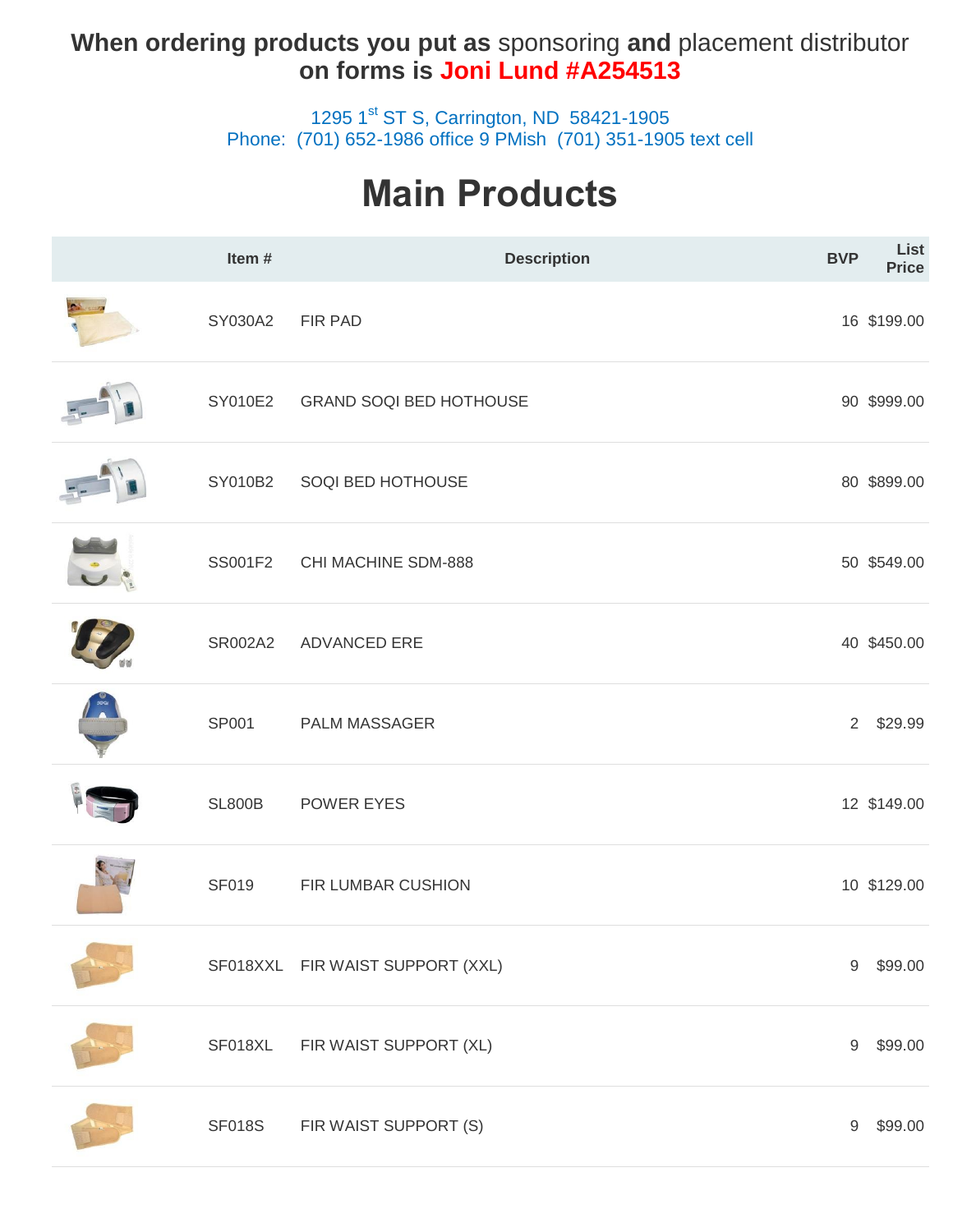|                     | Item#          | <b>Description</b>                       | <b>BVP</b>       | List<br><b>Price</b> |
|---------------------|----------------|------------------------------------------|------------------|----------------------|
|                     | SF018M         | FIR WAIST SUPPORT (M)                    | $\boldsymbol{9}$ | \$99.00              |
|                     | SF018L         | FIR WAIST SUPPORT (L)                    | 9                | \$99.00              |
|                     | <b>SE019</b>   | E POWER BELT                             |                  | 5 \$109.00           |
| $F = -d$            | <b>SE018A2</b> | E-POWER                                  |                  | 56 \$649.00          |
| 馬                   | <b>NS012</b>   | SOQI-ZYME                                | $2^{\circ}$      | \$35.00              |
|                     | <b>NQ011</b>   | <b>GO-GREEN SUPPLEMENT</b>               | $2^{\circ}$      | \$44.99              |
| BetaLo              | <b>NB001</b>   | <b>BETALOE</b>                           | $2^{\circ}$      | \$29.99              |
| $rac{10000}{10000}$ | CB026          | <b>BIANCA BODY PROFILE</b>               | 6                | \$69.99              |
|                     |                | ASY010002 GRANDE HOTHOUSE CARRYING BAG   | $2^{\circ}$      | \$69.99              |
|                     |                | ASY010001 HOTHOUSE CARRYING BAG          |                  | 2 \$59.99            |
|                     |                | ASS001042 FOOTREST COVER FOR CHI MACHINE | $\mathbf 0$      | \$3.00               |
|                     |                | ASS001001 CHI MACHINE CARRYING BAG       | 1                | \$29.99              |
|                     |                | ASE018018 THE ENERGY WAND                |                  | 6 \$69.95            |
|                     |                | ASE018012 E-POWER CARRYING BAG           |                  | 1 \$24.99            |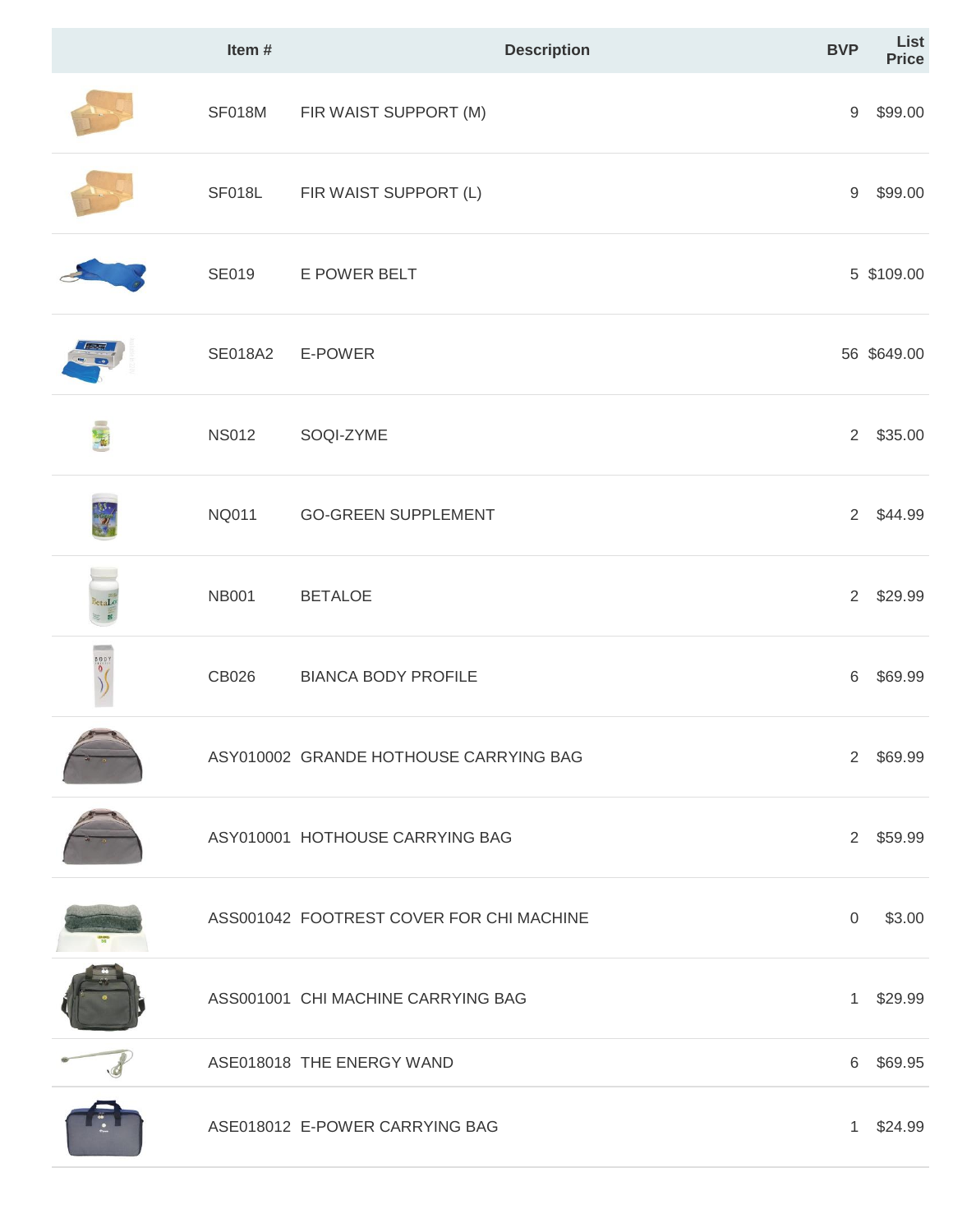|                              | Item $#$                            | <b>Description</b> | <b>BVP</b> | List<br><b>Price</b> |
|------------------------------|-------------------------------------|--------------------|------------|----------------------|
| <b>THE</b><br>$\blacksquare$ | ASE002002 ADVANCED ERE CARRYING BAG |                    |            | \$24.99              |

\*General Warranty Starts as Invoice Date

# **When ordering products you put as** sponsoring **and** placement distributor **on forms is Joni Lund #A254513**

1295 1<sup>st</sup> ST S, Carrington, ND 58421-1905 Phone: (701) 652-1986 office 9 PMish (701) 351-1905 text cell

# **Marketing Material**

|              | Item $#$            | <b>Description</b>                               | <b>BVP</b>     | List<br><b>Price</b> |
|--------------|---------------------|--------------------------------------------------|----------------|----------------------|
|              |                     | ATA001040 SOQI T-SHIRT                           | $\overline{0}$ | \$7.99               |
|              | ATA001039 BMI TABLE |                                                  | $\mathbf 0$    | \$1.00               |
| soal         | ATA001038 SOQI PIN  |                                                  | $\mathbf 0$    | \$1.00               |
|              |                     | ATA001029 HTE 20TH ANNIVERSARY LIGHT UP PIN      | $\mathbf 0$    | \$1.00               |
|              |                     | ASY010E03 HOTHOUSE EXTENDED WARRANTY (3 YR)      |                | 0 \$110.00           |
|              |                     | ASY010E02 HOTHOUSE EXTENDED WARRANTY (2 YR)      | $\overline{0}$ | \$80.00              |
|              |                     | ASY010E01 HOTHOUSE EXTENDED WARRANTY (1 YR)      | $\overline{0}$ | \$50.00              |
| <b>CATER</b> |                     | ASY010036 HOTHOUSE POSTER (SPANISH)              | $\overline{0}$ | \$30.00              |
|              |                     | ASY010024 HOTHOUSE BROCHURE - 4 PAGES IN ENGLISH | $\overline{0}$ | \$1.00               |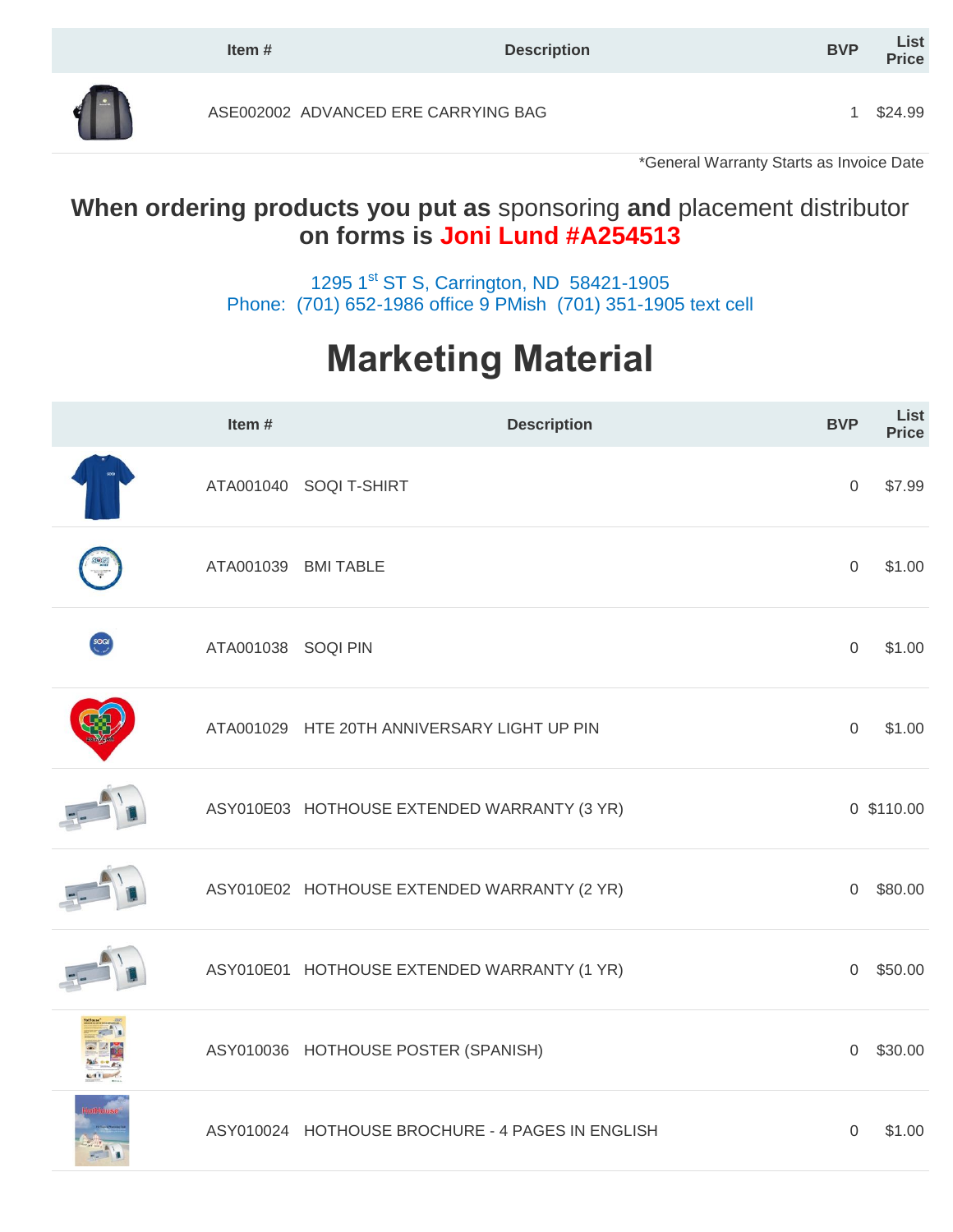|                              | Item# | <b>Description</b>                                | <b>BVP</b>     | List<br><b>Price</b> |
|------------------------------|-------|---------------------------------------------------|----------------|----------------------|
|                              |       | ASY010023 HOTHOUSE POSTER (ENGLISH)               | 0              | \$30.00              |
|                              |       | ASY010003 HEAT INSULATION CURTAIN FOR HH          | 1              | \$29.99              |
|                              |       | ASY001024 GRANDE HOTHOUSE CURTAIN                 | $\mathbf{1}$   | \$29.99              |
|                              |       | ASS001E03 CHI MACHINE EXTENDED WARRANTY (3 YR)    | 0              | \$60.00              |
|                              |       | ASS001E02 CHI MACHINE EXTENDED WARRANTY (2 YR)    | 0              | \$50.00              |
|                              |       | ASS001E01 CHI MACHINE EXTENDED WARRANTY (1 YR)    | $\Omega$       | \$40.00              |
|                              |       | ASS001051 CHI MACHINE POSTER (SPANISH)            | $\overline{0}$ | \$30.00              |
|                              |       | ASS001044 BLENDING BODY AND SPIRIT (MUSIC CD)     | 0              | \$14.99              |
| The Chi Machine <sup>t</sup> |       | ASS001035 CHI MACHINE POSTER (ENGLISH)            | $\Omega$       | \$30.00              |
| <b>VUL</b>                   |       | ASS001024 AUSTRALIA RESEARCH LYMPHOEDEM           | 0              | \$8.00               |
| <b>WILL</b>                  |       | ASS001023 AUSTRALIA RESEARCH VENOUS OEDEM         | 0              | \$8.00               |
|                              |       | ASS001022 AEROBIC RESPIRATION EXERCISE AND HEALTH | 0              | \$8.00               |
|                              |       | ASR002E03 ADVANCED ERE EXTENDED WARRANTY (3 YR)   | 0              | \$50.00              |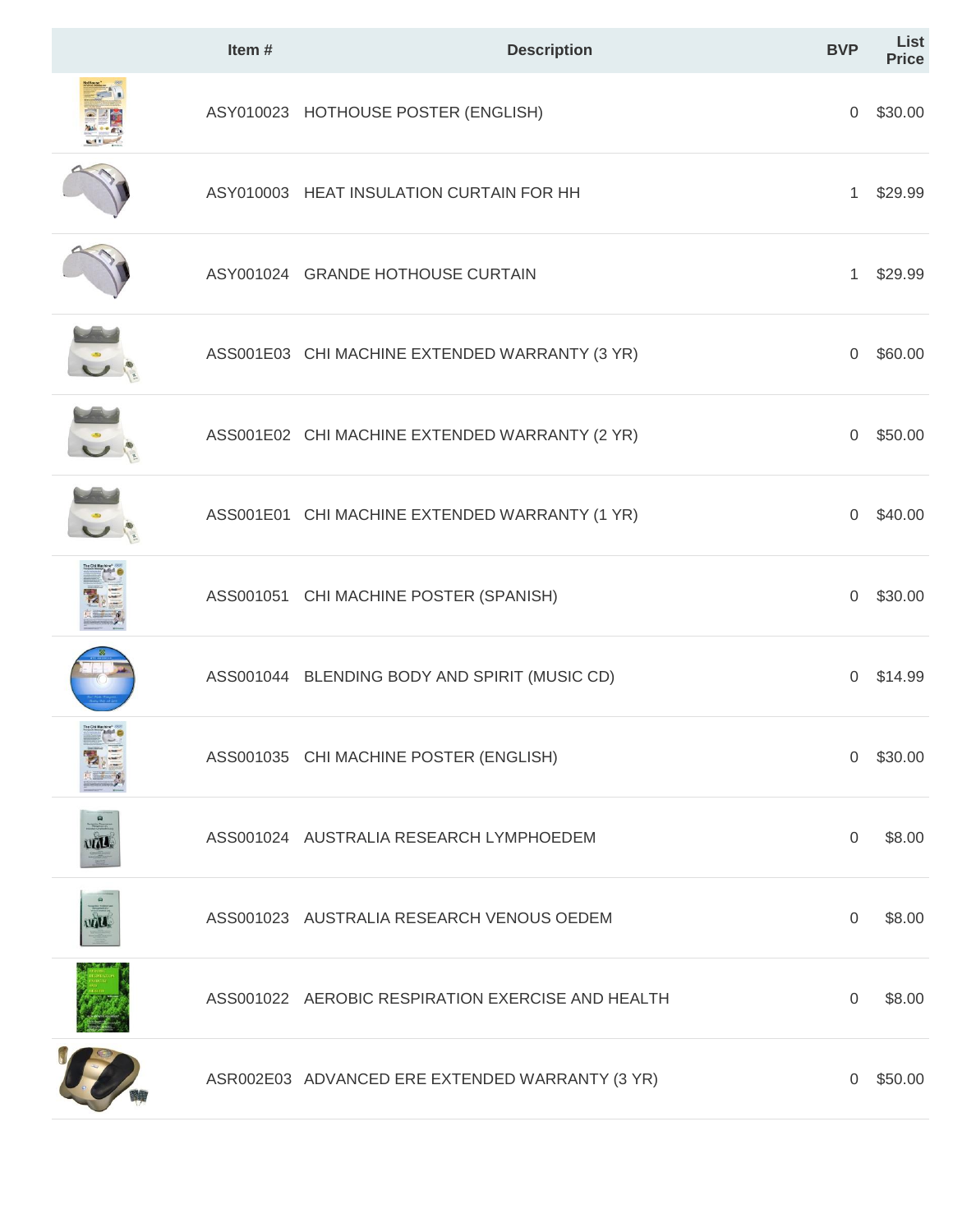| Item# | <b>Description</b>                               | <b>BVP</b>          | List<br><b>Price</b> |
|-------|--------------------------------------------------|---------------------|----------------------|
|       | ASR002E02 ADVANCED ERE EXTENDED WARRANTY (2 YR)  | $\overline{0}$      | \$40.00              |
|       | ASR002E01 ADVANCED ERE EXTENDED WARRANTY (1 YR)  | $\overline{0}$      | \$30.00              |
|       | ASR002002 ADVANCED ERE DVD                       | $\mathbf 0$         | \$5.00               |
|       | ASR002001 ADVANCED ERE PAD                       | $\mathbf{1}$        | \$19.99              |
|       | ASR001036 ADVANCED ERE BROCHURE                  | $\mathbf 0$         | \$0.20               |
|       | ASL800001 POWER EYES BROCHURE (TRI-FOLD)         | $\mathsf{O}\xspace$ | \$0.20               |
|       | ASF019001 FIR LUMBAR CUSHION BROCHURE (TRI-FOLD) | $\mathsf{O}\xspace$ | \$0.20               |
|       | ASE018E03 E-POWER EXTENDED WARRANTY 3 YR PLAN    |                     | $0$ \$50.00          |
|       | ASE018E02 E-POWER EXTENDED WARRANTY 2 YR PLAN    | $\overline{0}$      | \$40.00              |
|       | ASE018E01 E-POWER EXTENDED WARRANTY 1 YR PLAN    | $\overline{0}$      | \$30.00              |
|       | ASE018015 E-POWER POSTER (SPANISH)               | $\boldsymbol{0}$    | \$30.00              |
|       | ASE018005 E-POWER DVD                            | $\boldsymbol{0}$    | \$5.00               |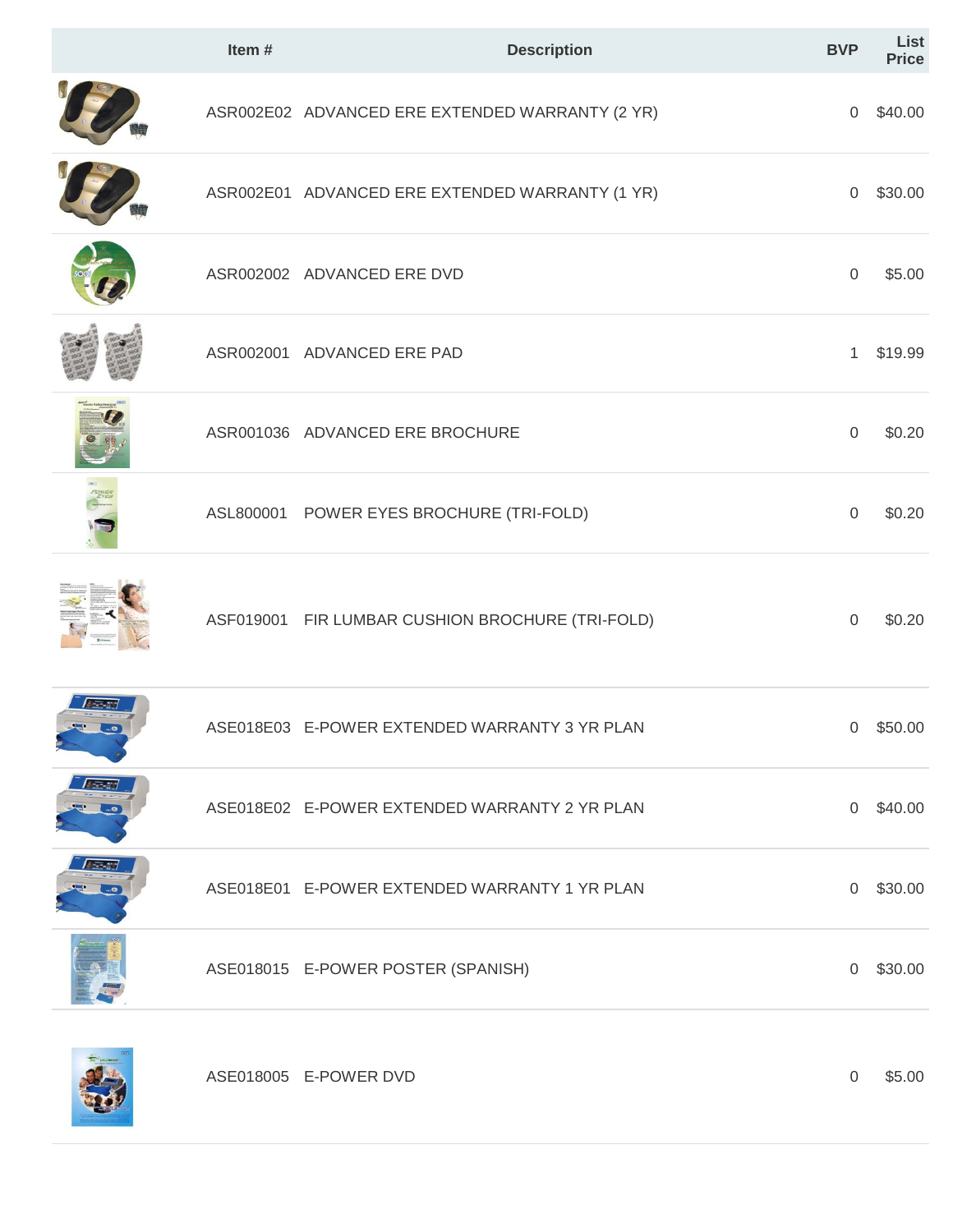|                      | Item#              | <b>Description</b>                           | <b>BVP</b>          | List<br>Price |
|----------------------|--------------------|----------------------------------------------|---------------------|---------------|
|                      |                    | ASE018003 E-POWER POSTER (ENGLISH)           | 0                   | \$30.00       |
|                      |                    | ASE018002 E-POWER BROCHURE                   | $\mathbf 0$         | \$0.50        |
| Energize Your Life   |                    | ASB001036 SOQI BED BROCHURE ENGLISH (DS)     | $\mathsf{O}\xspace$ | \$0.20        |
|                      |                    | ASB001035 SOQI SPA'S POSTER                  | $\boldsymbol{0}$    | \$30.00       |
|                      |                    | ASB001034 SOQI HOME SPA BOOKLET              | $\mathbf 0$         | \$2.00        |
|                      | ASB001017 SOQI DVD |                                              | $\overline{0}$      | \$5.00        |
| SOOI<br>SOQI Bed Set |                    | ASB001001 SOQI BED BROCHURE                  | $\mathbf 0$         | \$0.60        |
|                      |                    | AOTHE9999 ANNUAL RENEWAL FEE                 | 0                   | \$25.00       |
|                      |                    | ANS007001 TOTAL HEALTH FORMULA / BETALOE DVD | $\mathbf 0$         | \$5.00        |
|                      |                    | ANS003014 GO-GREEN BROCHURE (TRI-FOLD)       | $\,0\,$             | \$0.20        |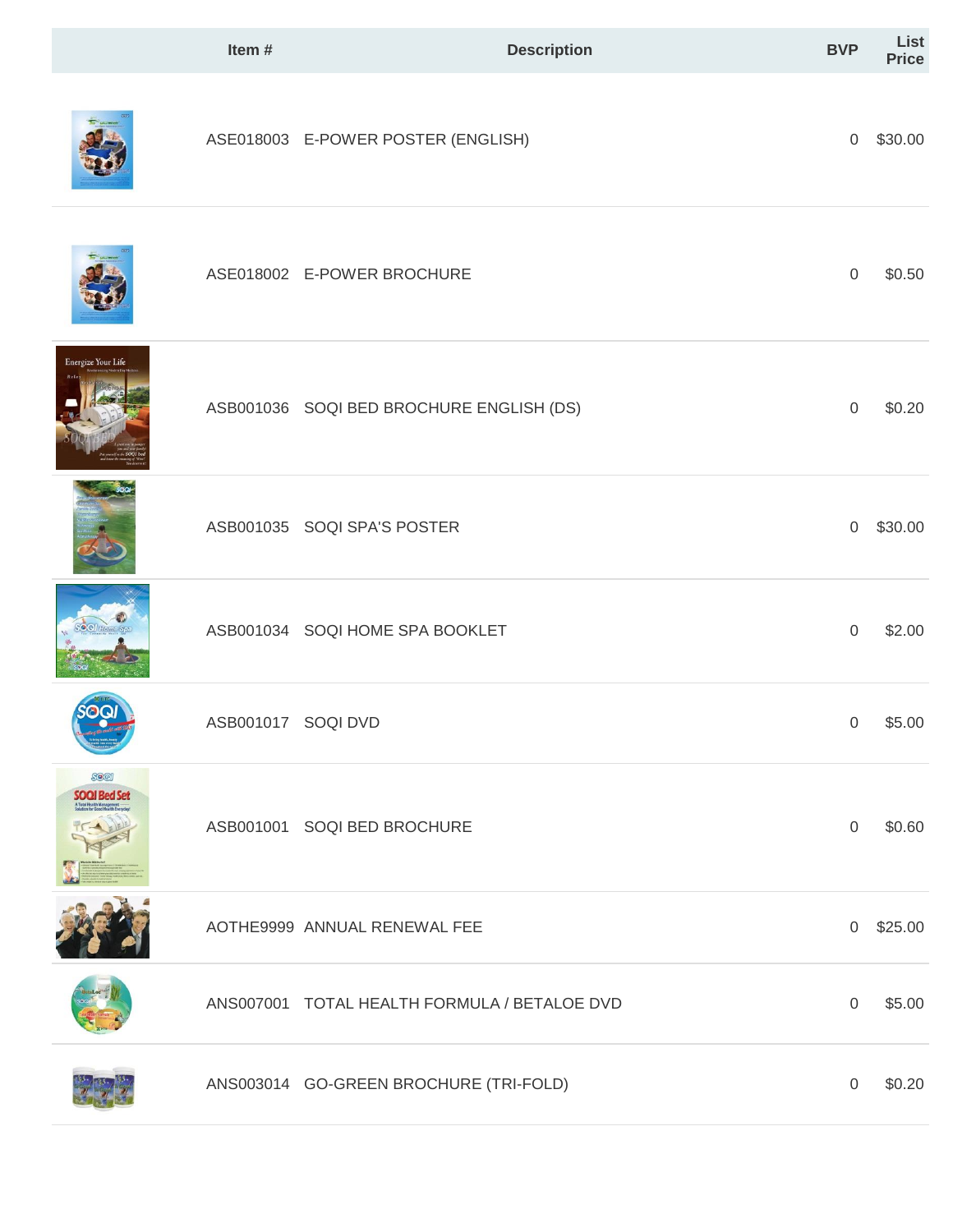|                                             | Item# | <b>Description</b>                               | <b>BVP</b>     | List<br><b>Price</b> |
|---------------------------------------------|-------|--------------------------------------------------|----------------|----------------------|
|                                             |       | ABC001038 NEW SOQI FIR WRISTBAND                 | $\overline{0}$ | \$1.00               |
| <b>36 HTE</b><br><b>PRODUCTS EXPERIMENT</b> |       | ABC001029 PRODUCTS EXPERIMENT DVD                | $\mathbf 0$    | \$5.00               |
|                                             |       | ABC001014 PRODUCT BOOKLET SHORT VERSION TRI-FOLD | $\mathbf 0$    | \$0.20               |
|                                             |       | ABC001012 ALL PRODUCTS DVD                       | $\overline{0}$ | \$5.00               |
|                                             |       | ABC001011 ALL PRODUCT BOOKLET (ENGLISH)          | $\overline{0}$ | \$2.00               |
|                                             |       | ABC001009 CANADA BUSINESS TESTIMONIAL BOOKLET    | $\mathbf 0$    | \$2.00               |
|                                             |       | ABA001049 SPIRIT, VITALITY & ENERGY FLAGS        |                | 0 \$100.00           |
|                                             |       | ABA001018 THE RIGHT PLACE AT RIGHT TIME (DVD)    | $\Omega$       | \$5.99               |

\*General Warranty Starts as Invoice Date

# **Extended Warranty for HTE Devices**

| <b>Extended Warranty for HTE Devices</b> |         |         |          |  |  |
|------------------------------------------|---------|---------|----------|--|--|
| Item                                     | 1 Year  | 2 Years | 3 Years  |  |  |
| Chi Machine                              | \$40.00 | \$50.00 | \$60.00  |  |  |
| HotHouse                                 | \$50.00 | \$80.00 | \$110.00 |  |  |
| <b>Advanced ERE</b>                      | \$30.00 | \$40.00 | \$50.00  |  |  |
| E-Power                                  | \$30.00 | \$40.00 | \$50.00  |  |  |

| <b>Warranty Period for HTE Devices</b> |          |
|----------------------------------------|----------|
| Chi Machine                            | 2 years  |
| HotHouse                               | 1 year   |
| <b>Advanced ERE</b>                    | 1 year   |
| E-Power                                | 1 year   |
| E-Power belt                           | 6 months |
| <b>FIR PAD</b>                         | 1 year   |
| <b>FIR Lumbar Cushion</b>              | 1 year   |
| <b>Power Eyes</b>                      | 1 year   |
| Palm Massager                          | 1 year   |
| <b>FIR Waist Support</b>               | 6 months |
| SOQI Bed Body                          | 1 year   |